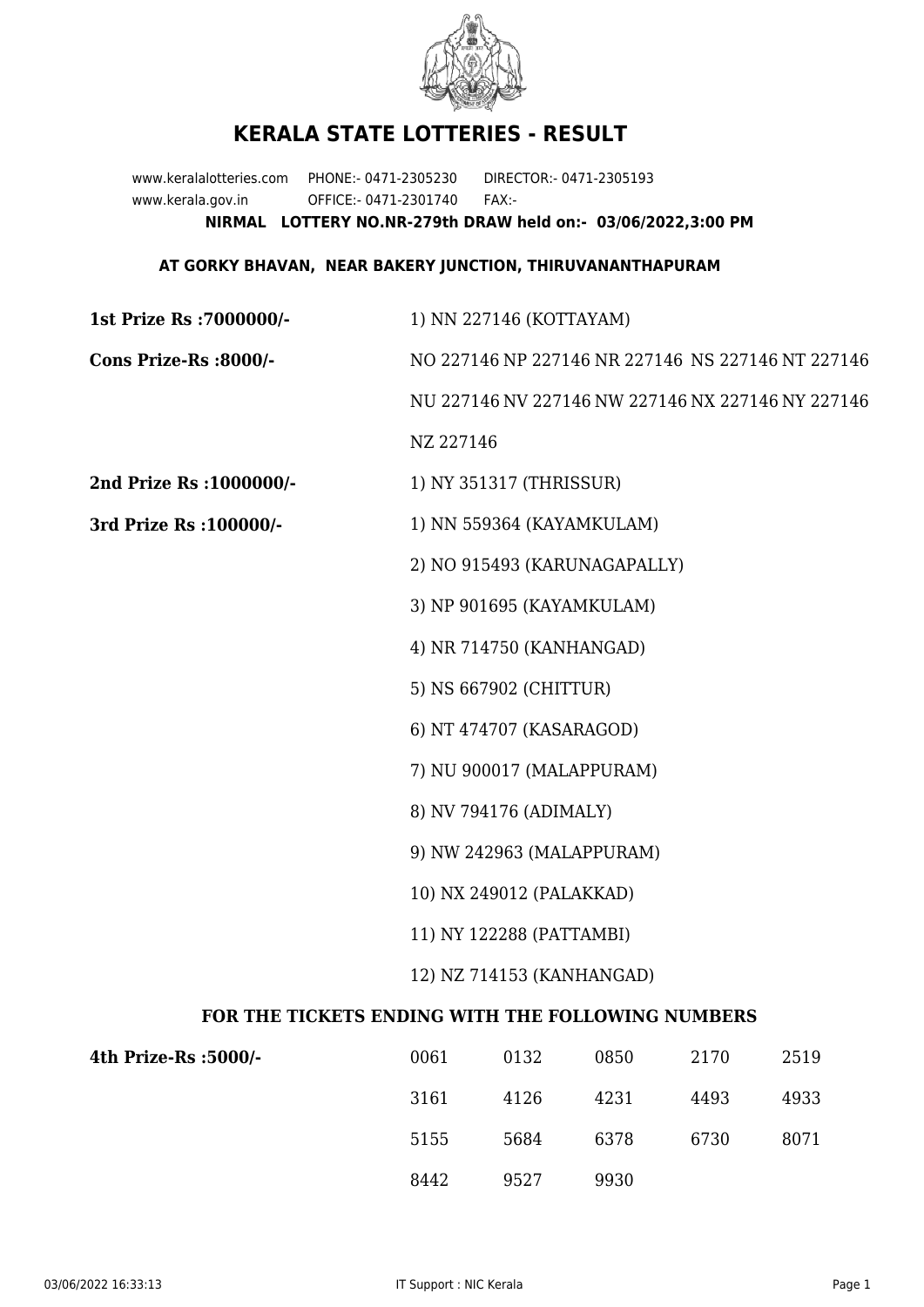| 5th Prize-Rs : 1000/- | 0175 | 0196 | 0305 | 1517 | 1584 |
|-----------------------|------|------|------|------|------|
|                       | 2252 | 2511 | 2726 | 2729 | 3254 |
|                       | 3412 | 3561 | 3815 | 4381 | 4397 |
|                       | 5240 | 5283 | 5302 | 5606 | 5661 |
|                       | 5956 | 6088 | 6826 | 7169 | 7274 |
|                       | 7339 | 7391 | 7763 | 7774 | 7977 |
|                       | 8639 | 8805 | 8977 | 9079 | 9212 |
|                       | 9493 |      |      |      |      |
| 6th Prize-Rs :500/-   | 0045 | 0180 | 0219 | 0223 | 0289 |
|                       | 0334 | 0519 | 0552 | 0634 | 0731 |
|                       | 1002 | 1192 | 1589 | 2044 | 2281 |
|                       | 2664 | 2722 | 2848 | 2927 | 2971 |
|                       | 2978 | 3183 | 3293 | 3409 | 3414 |
|                       | 3460 | 3523 | 3650 | 3698 | 3791 |
|                       | 4200 | 4420 | 4539 | 4578 | 4615 |
|                       | 4638 | 4743 | 4764 | 4897 | 5215 |
|                       | 5363 | 5471 | 5650 | 5872 | 6142 |
|                       | 6300 | 6530 | 6719 | 6812 | 6879 |
|                       | 6887 | 6929 | 7055 | 7135 | 7161 |
|                       | 7333 | 7564 | 7725 | 7749 | 7915 |
|                       | 7919 | 8083 | 8126 | 8212 | 8552 |
|                       | 8627 | 8897 | 8927 | 8958 | 9075 |
|                       | 9076 | 9282 | 9303 | 9354 | 9358 |
|                       | 9648 | 9861 | 9876 | 9953 |      |
| 7th Prize-Rs : 100/-  | 0021 | 0169 | 0187 | 0535 | 0856 |
|                       | 0902 | 0915 | 0933 | 1058 | 1189 |
|                       | 1306 | 1364 | 1417 | 1478 | 1562 |
|                       | 1883 | 1927 | 1933 | 1994 | 2058 |
|                       | 2063 | 2099 | 2139 | 2163 | 2209 |